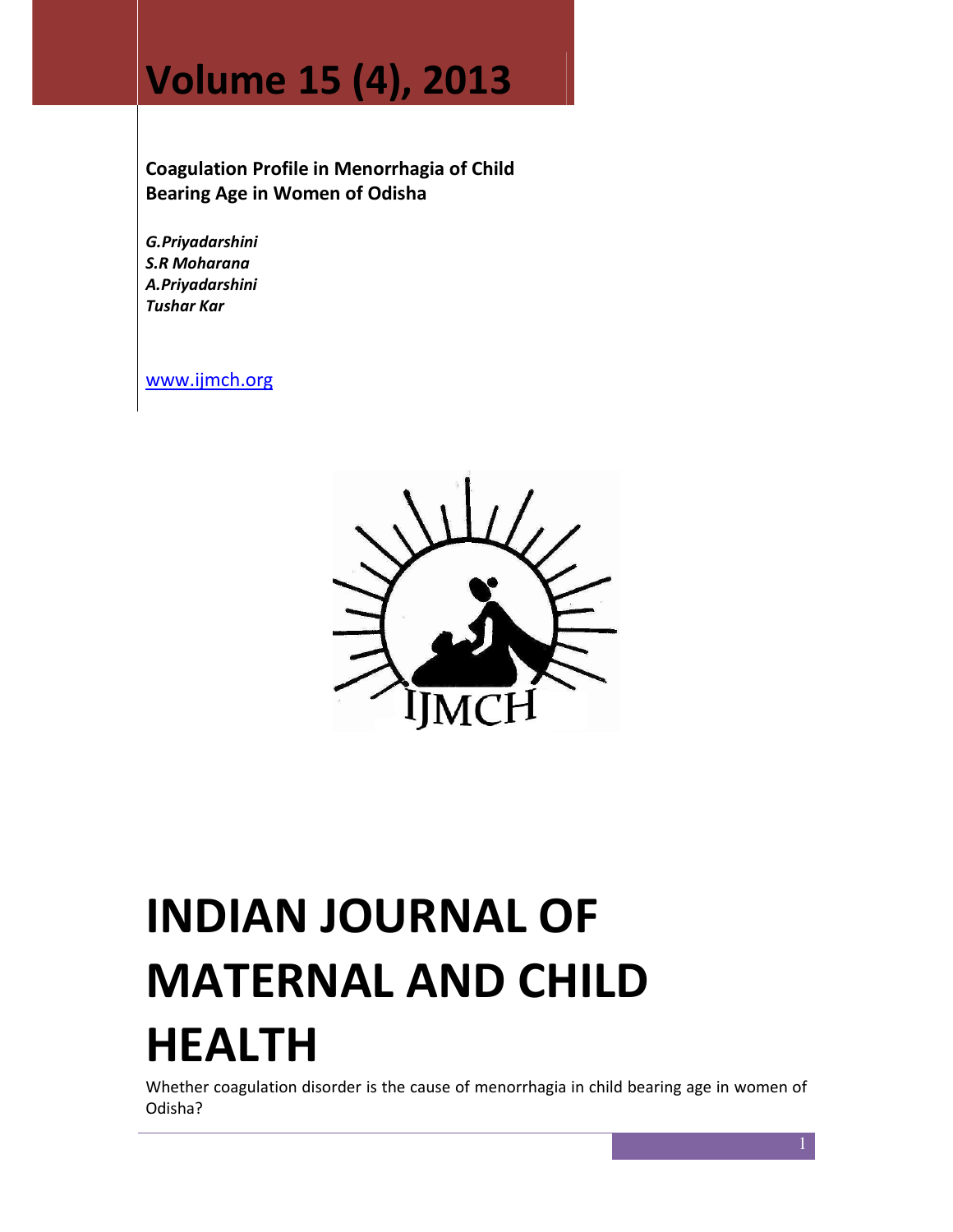# Coagulation Profile in Menorrhagia of Child Bearing Age in Women of Odisha

\*G.Priyadarshini,\*\* S.R Moharana ,\*\*\*A.Priyadarshini,\*\*\*\*Tushar Kar

\*Post Graduate,\*\*Associate Professor,\*\*\*Associate Professor, Department of Physiology \*\*\*\*Associate Professor Department of Obstetrics & Gynecology, S.C.B medical College **Cuttack** 

Correspondence: Dr G.Priyadarshini

#### **ABSTRACT**

Background: Abnormal uterine bleeding accounts for almost 50% of visit to gynaecologists. Common conditions associated with menorrhagia include platelet function disorder and coagulation factor deficiency.

Research question : Whether coagulation disorder is the cause of menorrhagia in child bearing age in women of Odisha?

Study design : Cross sectional study was done in a tertiary care institute over a period of one year. 30 women of child bearing age were included in the study.

Methodology : Each case was analysed for the demographic profile, duration of menorrhagia, severity of symptoms, degree of anemia and laboratory investigations.

Result : Mean age of patients was 39.57 years. A significant prolongation of aPTT, PT and decrease in platelet count haemoglobin and packed cell volume was seen in menorrhagia cases.

Conclusion: For evaluation of menorrhagia more emphasis should be given to rule out other hemostatic disorder. Menorrhagia may be considered as an inherited bleeding disorder.

#### Keywords : Menorrhagia, bleeding disorders

#### **INTRODUCTION**

Menorrhagia is one of gynaecological complaints seen in women of reproductive age. It is a public health challenge<sup>(1)</sup>. Insurance data and health care services research estimate that atleast 5-10% of women of reproductive age will seek medical attention for menorrhagia<sup>(2,3)</sup>.

The WHO estimates that 18 million women worldwide are affected<sup>(4).</sup> Within a year of seeking medical attention, such a patient has upto 50% probability of undergoing surgical intervention<sup>(5)</sup>. Historically, the cause of menorrhagia have focussed on gynaecological & endocrinoligical conditions in terms of organic pathology & anovulation/hormonal imbalance, with remaining etiologies being systemic disorder such as hypothyroidism<sup>(6)</sup> & iatrogenic causes including IUD & use of anticoagulants<sup>(3).</sup>

Only in the past decade have underlying disorders of hemostasis been clearly recognised as an important etiological factor<sup>(1)</sup>. Historically, prior to extensive hemostasis testing in these patients, in approximately 50% of cases, no specific etiology was identified leading to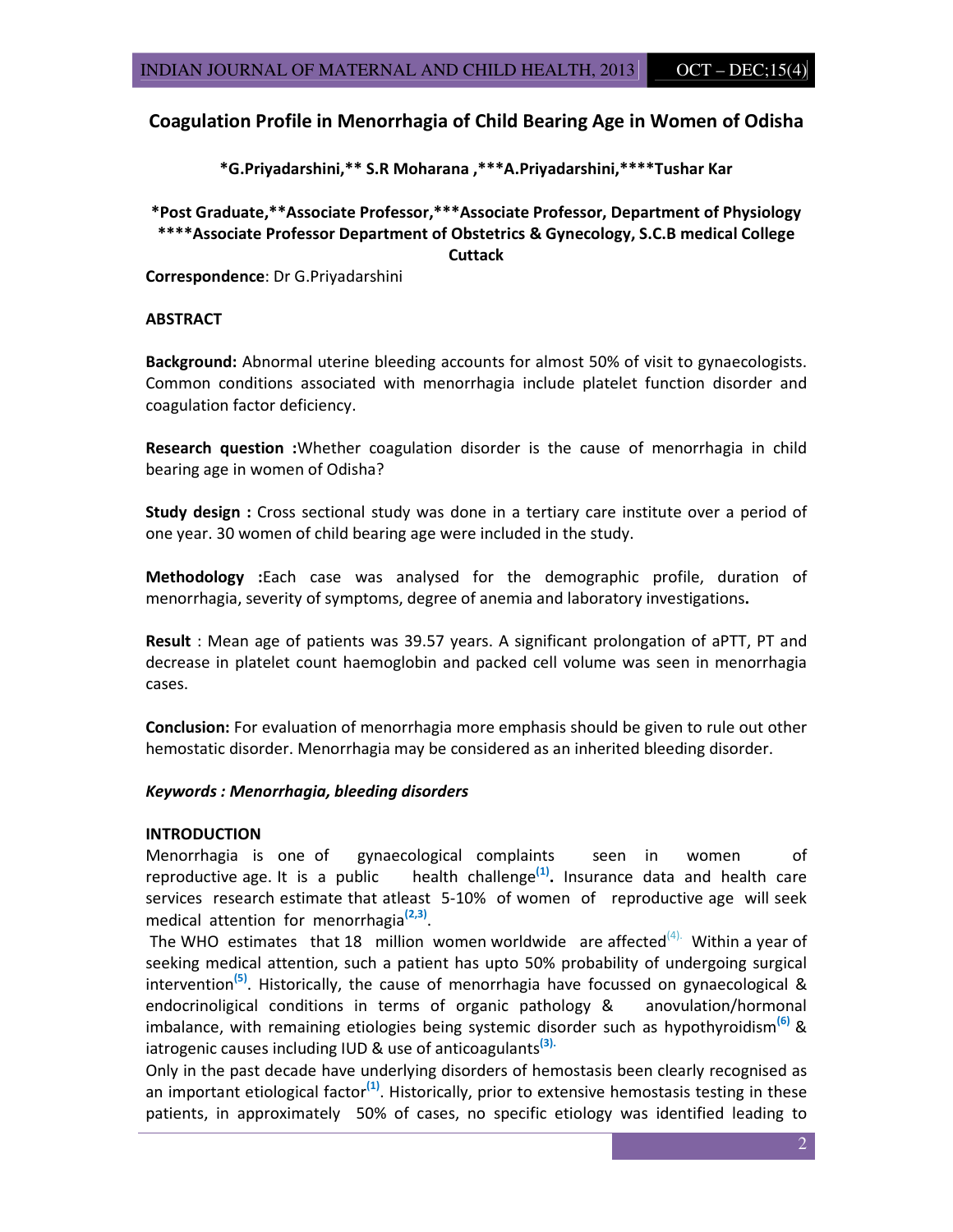diagnosis of exclusion of dysfunctional uterine bleeding  $(DUB)^{(7)}$ . Coagulation disorders are prevalent in 1% of general population & their incidence may be as high as in gynaecological population<sup>(8,9,10)</sup>. Yet, gynaecologists underestimate the coagulation disorders in etiology of abnormal uterine bleeding  $(8,11)$ .

A majority of the study in west report von Willebrand disease(vWD) as the most common inherited bleeding disorder which leads to menorrhagia whereas studies from south- east Asia have found platelet function disorder as the leading cause<sup>(9,10)</sup>. My aim of study is to find the cause of menorrhagia of Odia women in child-bearing age by correlating with coagulation profile.

# MATERIALS AND METHODS

30 women visiting Obstetric & Gynecology OPD with complaints of menorrhagia without any etiological finding referred to Clinical Hematology of S.C.B Medical College, Cuttack were included in the study group & age matched.Ethical clearance was taken from Institutional Ethical Committee and each subject gave consent.

30 healthy female taken from paramedical staff were included in the control group. Each case was evaluated for age of patient, age at menarche, clinical features, family history drug history, menstrual history, quantity of bleeding and associated dysmenorrhoea and other symptoms .

 The laboratory investigations included evaluation of haemoglobin(Hb), packed cell volume(PCV), platelet count, bleeding time(BT), clotting time(CT), peripheral smear, prothrombin time(PT) & activated partial thromboplastin time(aPTT).

The inclusion criteria included all the females within the child bearing age who were referred to the hematology department from the Obstetrics and Gynaecology Dept. with the history of heavy irregular periods i.e when interval between start of cycle is <21 days or duration of menstrual flow is >7 days. Patients with gynaecological causes of menorrhagia, endocrine disorders and those who received treatment with anticoagulants, antifibrinolytics and NSAIDS were excluded from the study.

# **METHODS**

Blood sample was collected within  $1^{st}$  - 4<sup>th</sup> day of menstrual cycle for blood coagulation tests. 2 ml EDTA blood was taken for complete blood count. 1.8 ml of 3.2% sodium citrate blood was collected for PT & aPTT estimation. Estimation of Hb, PCV, BT & platelet count was done by cell counter. Estimation of BT was done by Duke method & CT done by capillary tube method. PT & aPTT was estimated by coagulometer. The data was analysed by unpaired t test using SPSS version 16. All data were expressed as mean + SD.The p value less than 0.05 was considered statistically significant.

## RESULTS

Present study was conducted over a period of one year. During this period 30 patients were studied. Out of 30 patients 12 were in the age group of 36-40 years. Mean age of cases was 39.57 years and that of control was 41.21 years

Menstrual cycle length was significantly decreased and duration significantly increased in study group.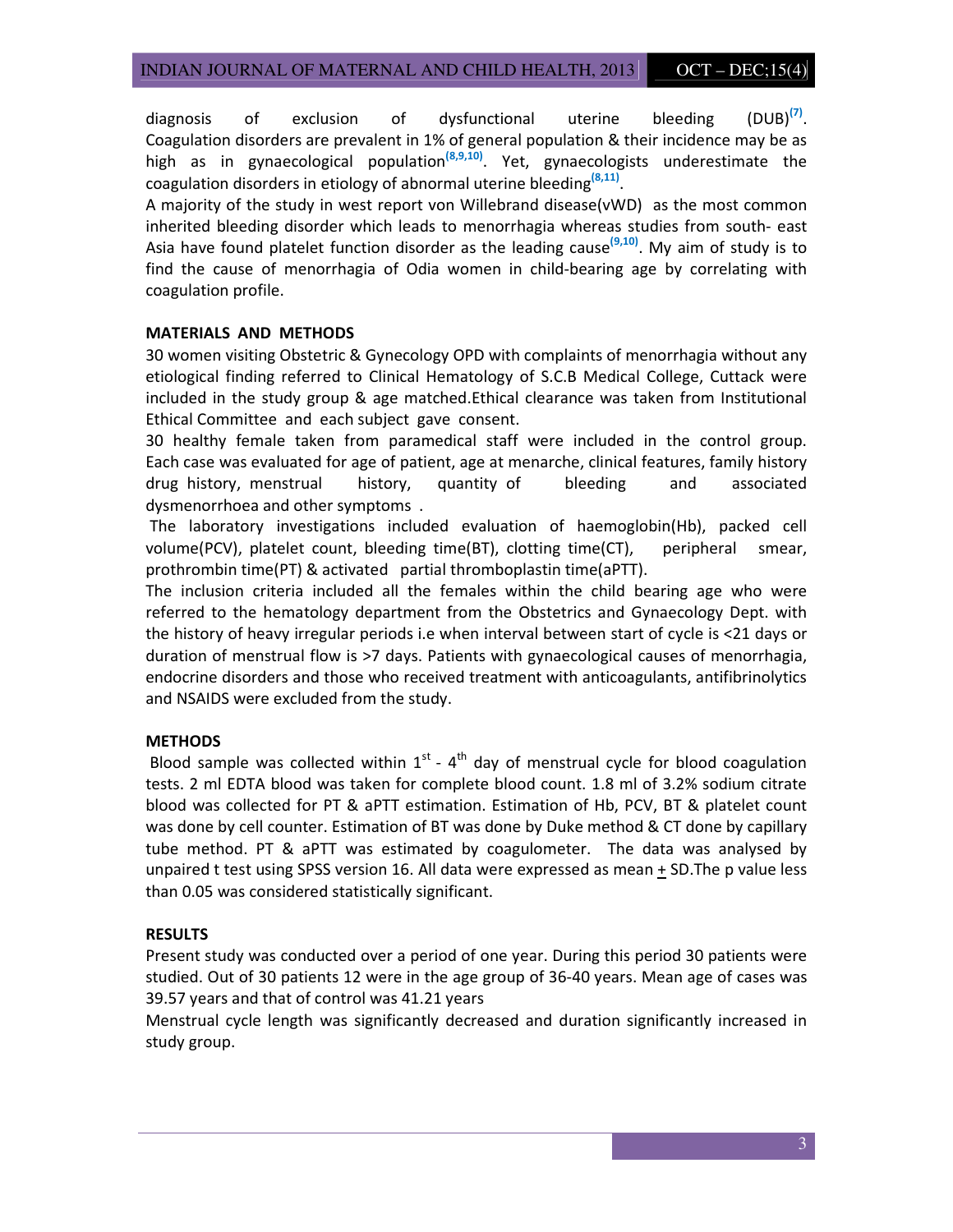| <b>Parameter</b>                   | Menorrhagia<br>$(n=30)$ | <b>Normal</b><br>(n=30) |
|------------------------------------|-------------------------|-------------------------|
|                                    | Mean + SD               | Mean + SD               |
| Age(in years)                      | $39.57 + 5.35$          | $41.21 + 5.46$          |
| <b>Menstrual Cycle(days)</b>       | $18.6 + 6.41$           | $26.17 + 2.73$          |
| <b>Menstrual</b><br>Duration(days) | $7.33 + 1.71$           | $3.86 + 0.74$           |

Table 1: Variation of age, menstrual cycle length & duration in menorrhagia cases & controls

P<0.001

Table 2: variation of Hb, PCV, Platelet count, Bleeding time, Clotting time, PT and aPTT in menorrhagia cases and controls

| <b>Parameter</b>                       | Menorrhagia     | <b>Normal</b>   |
|----------------------------------------|-----------------|-----------------|
|                                        | $(n=30)$        | (n=30)          |
|                                        | Mean $+$ SD     | Mean $+$ SD     |
| $Hb$ (gm%)                             | $9.92 + 1.44$   | $13 + 0.88$     |
| $PCV(\%)$                              | $34.51 + 4.39$  | $41.46 + 2.69$  |
| <b>Platelet count</b><br>$X 10^3/mm^3$ | $196.07 + 57.2$ | $290.95 + 0.17$ |
| <b>Bleeding Time(sec)</b>              | $262.41 + 6.22$ | $154.67 + 6.16$ |
| <b>Clotting Time(sec)</b>              | $588.46 + 7.1$  | $360.6 + 8.47$  |
| PT(sec)                                | $12.70 + 0.93$  | $12.02 + 0.36$  |
| aPTT(sec)                              | $27.08 + 0.66$  | $26.23 + 0.43$  |

P<0.001

Hb, PCV, Platelet count were significantly decreased in study group and bleeding time, clotting time PT, aPTT were significantly increased in study group

# **DISCUSSION**

Menorrhagia patients referred to clinical Hematology from Dept. of O&G who had no other Gynecological finding belonged to age group 30-50 contrary to American Family Physician Study where the age group varied from 18-45 years<sup>(12)</sup>.

 There was reduced Hb 9.92 gm% and PCV 34.51% due to decreased cycle length and increased duration of 7.33 days similar to Kishan et al 2011<sup>(13)</sup>  $2011^{(13)}$ . Thrombocytopenia was idiopathic in nature correlating with the study of Bevan et al that caused increased bleeding time <sup>(11)</sup>.

Clotting time was increased due to vWD as studied by Claessens and Cowell<sup>(14).</sup> The increase in prothrombin time and activated partial thromboplastin time was due to deficiency of Factor V,VII,XII,XIII as studied by Shankar et al <sup>(15)</sup>.